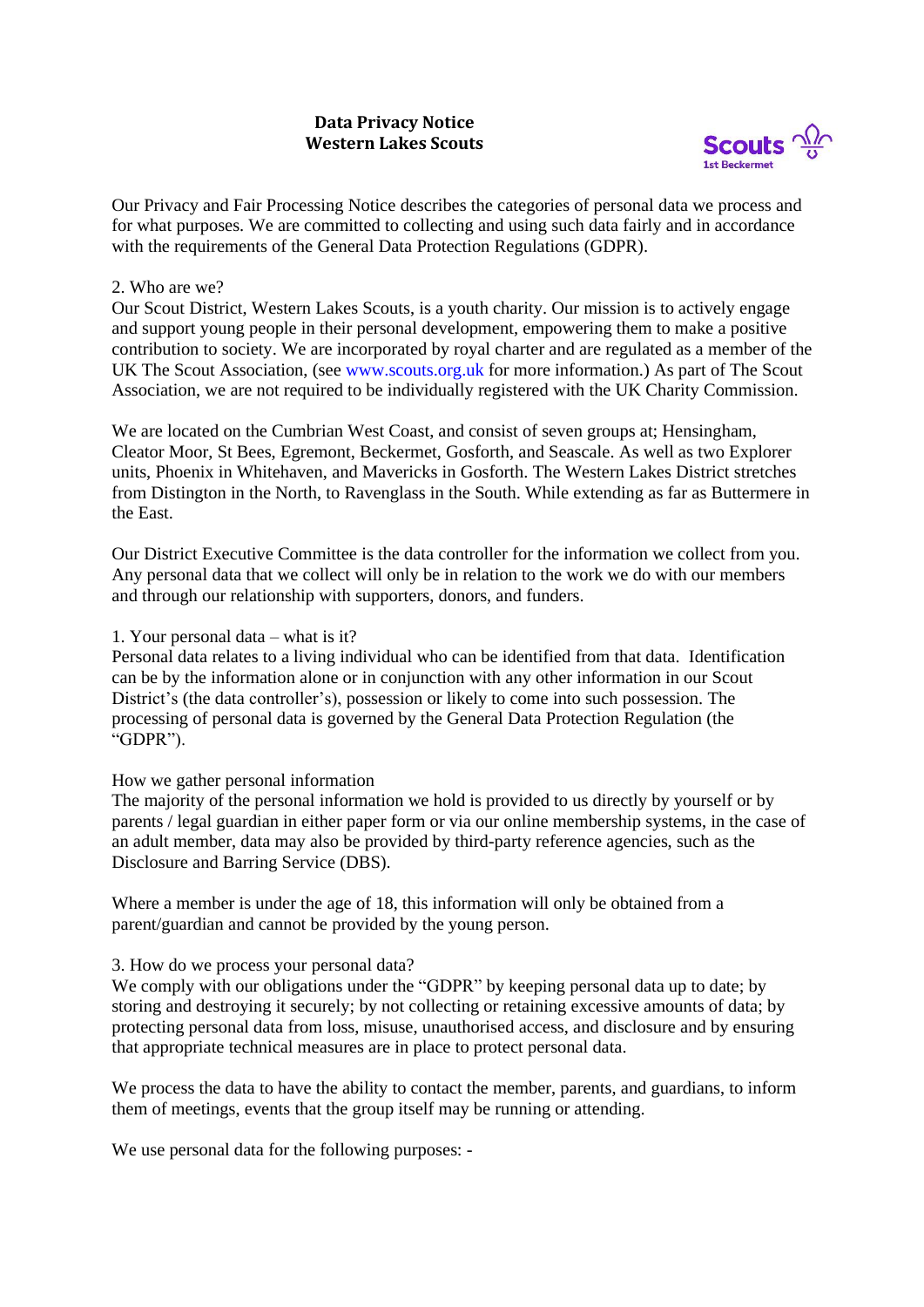- we collect personal and medical information for the protection of that person whilst in the care of the Scout Group
- we collect religious data to respect a person's beliefs with regards to activities, food and holidays
- To enable us to provide a voluntary service for the benefit of the public in a particular geographical area as specified in our constitution
- To administer membership records
- To fundraise and promote the interests of the Scout Group
- To manage our volunteers
- To maintain our own accounts and records (including the processing of gift aid applications);
- To inform you of news, events, activities and services running at [INSERT NAME OF SCOUT GROUP].

4. What is the legal basis for processing your/your child(ren)'s personal data? We only use your personal information where that is permitted by the laws that protect your privacy rights. We only use personal information where:

- 1. We need to use the information to comply with our legal obligations
- 2. We need to use the information to contact with you, regarding meetings, events, collection of membership fee's etc, (i.e. for the day to day running of the group)
- 3. It is fair to use the personal information in your interests, where there is no disadvantage to you – this can include where it is in our interests to contact you about products or services within scouting.
- 4. The processing is necessary for the persons legitimate interests or the legitimate interests of our Scout Group unless there is a good reason to protect the individual's personal data which overrides those legitimate interests.

5. How we store personal data

The Data that we collect on our website is stored securely using Wix's customer information storage system. Data provided by Scout Groups within the District is only provided when necessary eg: for District camps and is stored securely either on OSM, Compass or in paper form.

We are committed to the protection of your personal information.

We generally store personal information in one of two secure digital online database systems, where access to that data is restricted and controlled.

Compass: - is the online membership system of The Scout Association, this system is used for the collection and storage of Adult personal data.

Online Scout Manager is an online membership system run by Online Youth Manager Ltd, this is a secure membership database where we store the personal information of Adults and Youth members for the day to day running of the group.

## Printed records and Event data

Paper is still used within the sections to capture and retain some data for example the following: -

- New joiners form.
- New joiners waiting lists.
- Health and contact records update forms.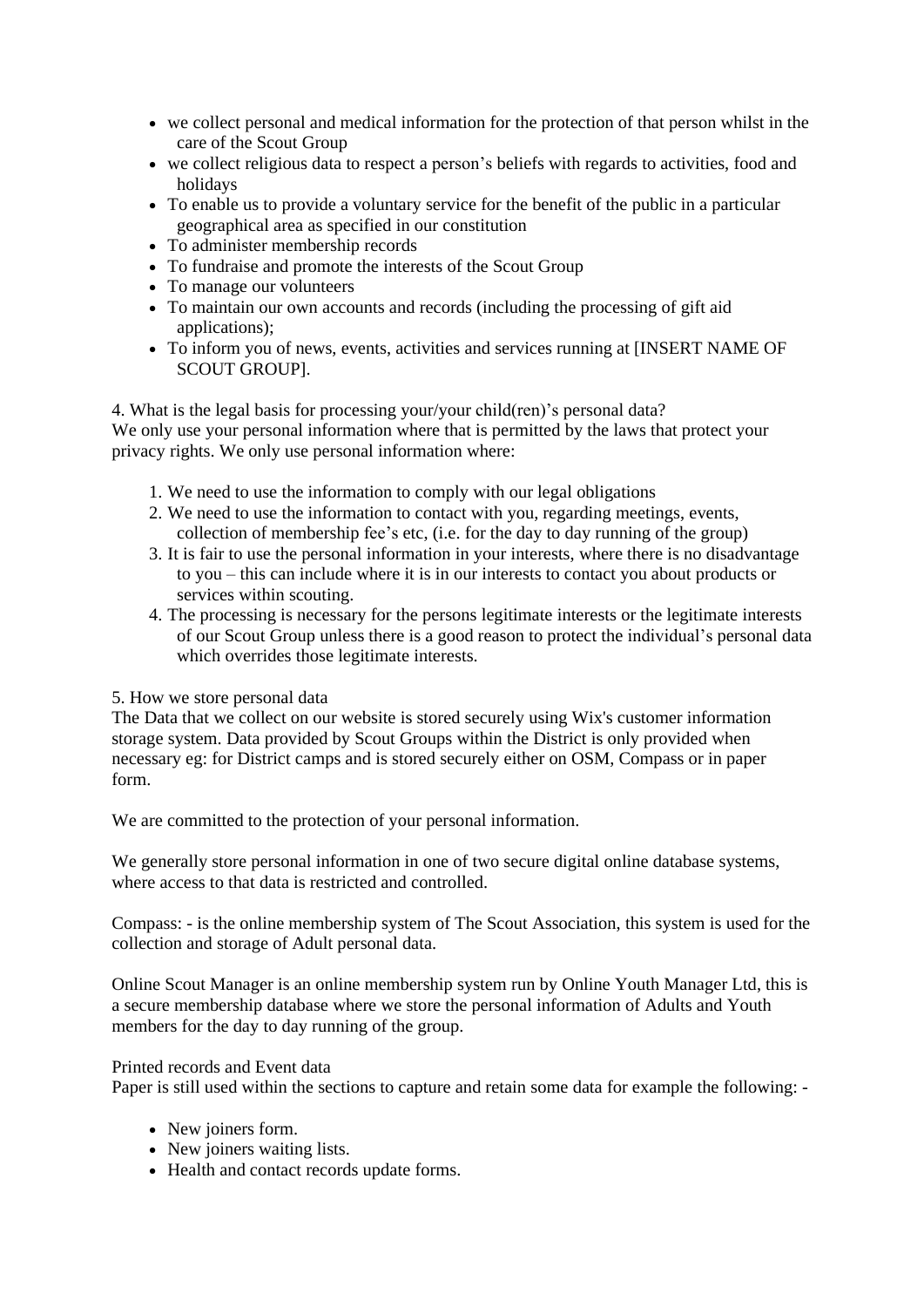- Gift Aid Collection forms.
- Events consent from parents.
- Events coordination with event organisers.
- Award notifications/nominations

In the case of Joining forms, Health and contact update forms, this information is securely held by the leader or waiting list manager, and transferred to our secure digital systems as soon as possible before the paper form is destroyed.

Gift Aid collection forms, will be securely held by the Groups Treasurer to aid in the collection of Gift Aid for monthly membership fee's, we have a legal obligation to retain this information for 7 years after our last claim.

## Events

As a member of Western Lakes Scouts, it is hoped you will take up the opportunity to attend events and camps, where is necessary to fulfil our legal obligations we will be required to potentially have a less secure means to access personal information, such as printouts of personal contacts and medical information, (including specific event contact forms), rather than relying on secure digital systems, as often the events are held where internet and digital access will not be available. We will minimise the use of paper to only what is required for the event/camp.

#### We will ensure:

- 1. Transfer of paper is secure, such as physical hand to hand transfer or registered post.
- 2. Paper forms are securely destroyed after use.
- 3. Secure destruction will be through a shredding machine or securely burned.
- 4. Always keeping the paper records secure, especially when in transit, by using:
	- 1. A lockable brief case.
	- 2. A lockable filing cabinet if long term stored.
- 5. If transferred to somebody, we will audit that they return them when the event is complete.

#### Awards

Sometimes we may nominate a member for a national award, (such as Queens Scout or Duke of Edinburgh award), such nominations would require we provide contact details to the awarding organisation, this is most often done on paper via registered post.

#### 6. Sharing and transferring personal Information

We will only normally share personal information within our Scout District leaders and executive members.

We will, however, share your personal information with others outside our Scout Group where we need meet or enforce a legal obligation, this may include, Cumbria Scout County (know as Cumbria Scouts), The Scout Association and its insurance subsidiary "Unity", local authority services and law enforcement, we will only share your personal information to the extent needed for those purposes.

If you move from Western Lakes Scouts, to another Scout District we will transfer your personal information to them.

We will never sell your personal information to any third party for the purposes of marketing.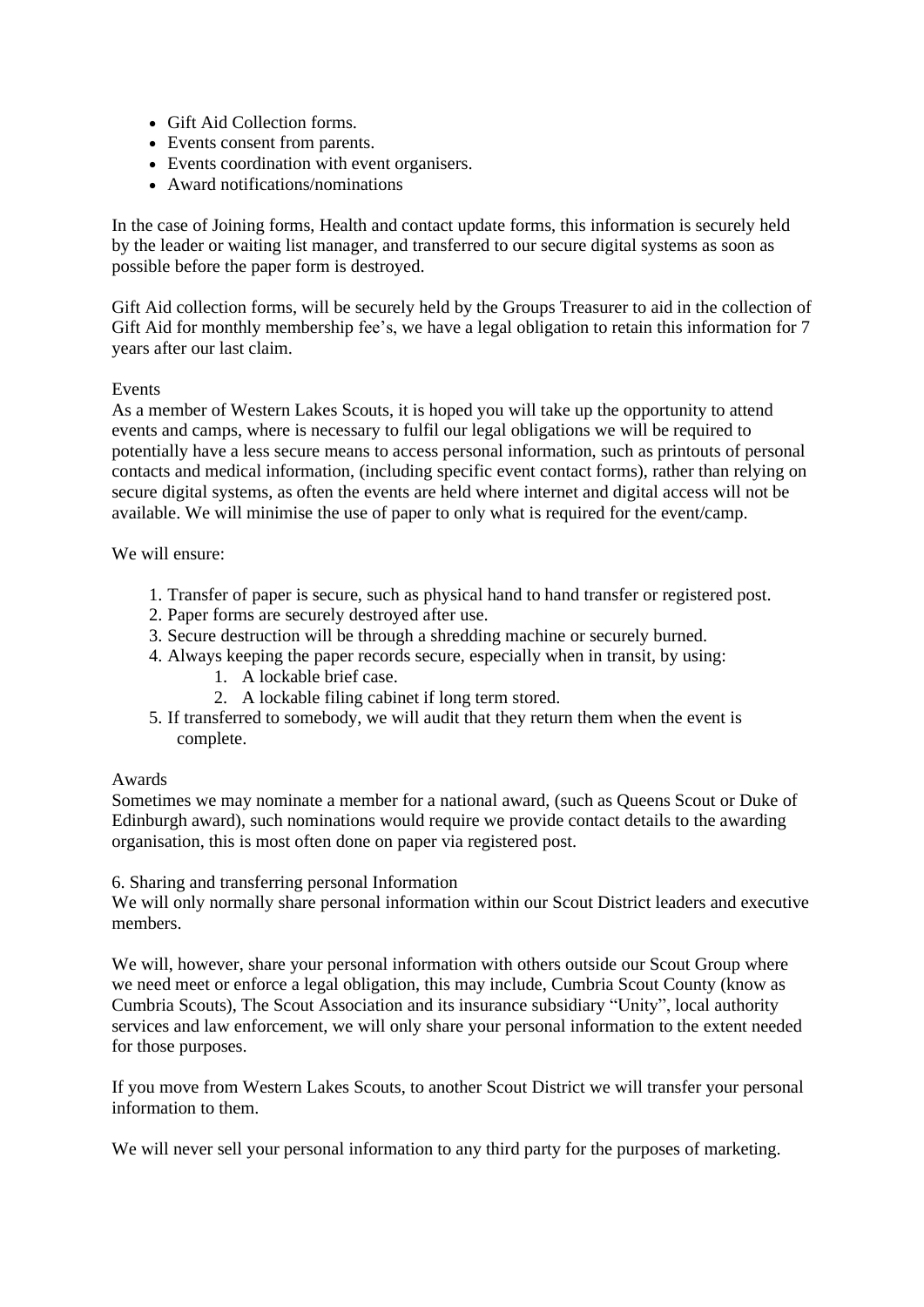Your personal data will be treated as strictly confidential. We will only share your data with third parties outside of the organisation where there is a legitimate reason to do so. We will take steps to anonymise the data we provide (i.e. collective reporting on gender, ethnicity, age, etc.). If identifiable data is to be shared we will seek your consent.

# **Third-Party Data Processors**

Western Lakes Scout District, employs the services of the following third-party data processors: -

- The Scout Association via its adult membership system "Compass" which is used to record the personal information of leaders, adults and parents who have undergone a Disclosure and Barring Service ( DBS) check.
- Online Youth Manager Ltd (Online Scout Manager) which is used to record the personal information, badge records, event and attendance records etc, we have a data processing agreement in place with online youth manager, more information is available at <https://www.onlinescoutmanager.co.uk/security.php>
- Dropbox inc occasionally used for secure transfer of limited personal information for events.
- Google occasionally used for secure transfer of limited personal information for events.

# **Automated decision making**

Western Lakes Scout District does not have any automated decision-making systems.

# **Transfers outside the UK**

Western Lakes Scout District will not transfer your personal information outside of the UK, with the exception where an Event is taking place outside of the UK and it is necessary to provide personal information to comply with our legal obligations, although generally, such an event will have its own data collection form which will be securely held and disposed of after the event.

# 7. How do we protect personal data?

We take appropriate measures to ensure that the information discussed to us is kept secure, accurate and up to date and kept only for as long as necessary for the purpose for which it is used.

# 8. How long do we keep your personal data?

We will retain your personal information, throughout the time you/your child(ren) are a member of the District .

We will retain your full personal information for a period of one year after you have left Western Lakes Scouts and in a much more limited form (just name, badge and attendance records) for a period of up to 15 years (or until the age 21) to fulfil our legal obligations for insurance and legal claims.

We will also keep any Gift Aid Claim information for the statutory 7 years as required by HMRC (which may be beyond age 21)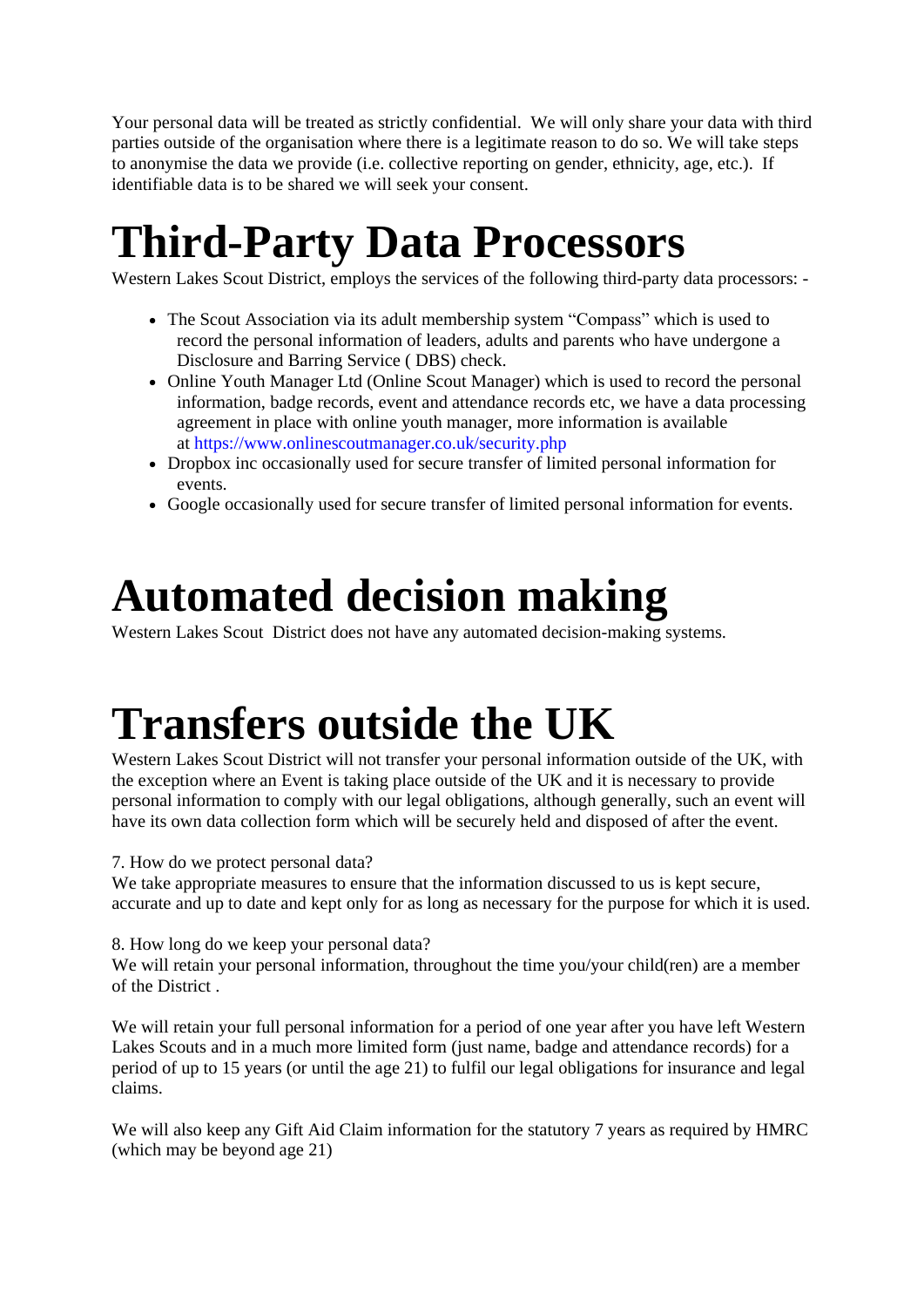#### 9. Your rights and your personal data

You have the right to object to how we process your personal information. You also have the right to access, correct, sometimes delete and restrict the personal information we use. In addition, you have a right to complain to us and to the data protection regulator.

Unless subject to an exemption under the GDPR, you have the following rights with respect to your personal data: -

- The right to be informed you have a right to know how your data will be used by our Scout Group.
- The right to access your personal data you can ask us to share with you the data they have about you!
- The right to rectification this just means you can update your data if it's inaccurate or if something is missing. You can view and edit your personal information directly on our online membership systems Online Scout Manager and Compass.
- The right to erasure this means that you have the right to request that we delete any personal data they have about you. There are some exceptions, for example, some information can be held for legal reasons.
- The right to restrict processing if you think there's something wrong with the data being held about you, or you aren't sure if we are complying to rules, you can restrict any further use of your data until the problem is resolved.
- The right to data portability this means that if you ask us we will have to share your data with you in a way that can be read digitally – such as a pdf. This makes it easier to share information with others.
- The right to object you can object to the ways your data is being used. This should make it easier to avoid unwanted marketing communications and spam from third parties.
- Rights in relation to automated decision making and profiling this protects you in cases where decision are being made about you based entirely on automated processes rather than a human input.

Please contact your child(ren)'s leader, our Group Scout Leader or our Data Protection Lead for more information, in the first instance.

Whether or not you exercise your new rights is up to you – the main thing to remember is that they're there if you need them.

## 10. Further processing

If we wish to use your personal data for a new purpose, not covered by this Data Protection Notice, then we will provide you with a new notice explaining this new use prior to commencing the processing and setting out the relevant purposes and processing conditions. Where and whenever necessary, we will seek your prior consent to the new processing.

11. Contact Details